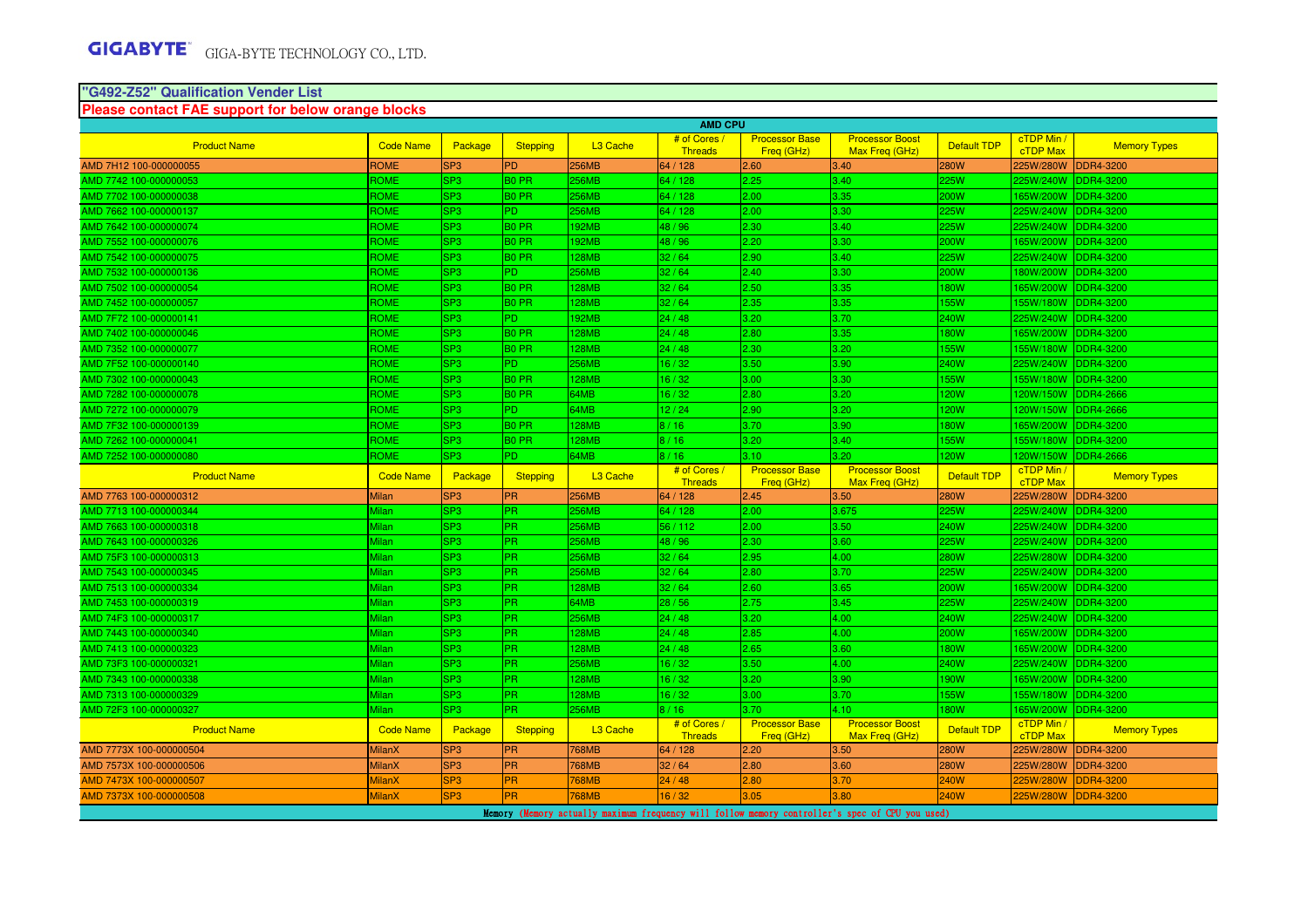| <b>Product Name</b>     | <b>Memory Type</b> | <b>Module</b><br>Supplier | <b>Size</b>      | <b>Chip Brand</b> | Rank         | Voltage | <b>Data Transfer Rate</b> | <b>Error Correction</b> CAS Latency | Pins    |
|-------------------------|--------------------|---------------------------|------------------|-------------------|--------------|---------|---------------------------|-------------------------------------|---------|
|                         |                    |                           |                  |                   | <b>RDIMM</b> |         |                           |                                     |         |
| M393A2K43DB2-CVFBQ      | DDR4               | Samsung                   | 16GB             | Samsung-IDT       | 2Rx8         | 1.2v    | 2933MHz                   | ECC Registered 21                   | 288-pin |
| M393A4K40DB2-CVFBQ      | DDR4               | Samsung                   | 32GB             | Samsung-IDT       | 2Rx4         | 1.2v    | 2933MHz                   | ECC Registered <sup>21</sup>        | 288-pin |
| M393A8G40AB2-CVFBY      | DDR4               | <b>Samsung</b>            | 64GB             | Samsung-IDT       | 2Rx4         | 1.2v    | 2933MHz                   | ECC Registered 21                   | 288-pin |
| CT16G4RFD8293.18FE1     | DDR4               | <b>CRUCIAL</b>            | 16GB             | <b>Micron</b>     | 2Rx8         | 1.2v    | 2933MHz                   | ECC Registered 21                   | 288-pin |
| CT16G4RFD8293.2G9E1.001 | DDR <sub>4</sub>   | <b>CRUCIAL</b>            | 16GB             | <b>Micron</b>     | 2Rx8         | 1.2v    | 2933MHz                   | ECC Registered 21                   | 288-pin |
| MTA18ASF2G72PDZ-2G9E1UG | DDR4               | Micron                    | 16GB             | Micron-Rambus     | 2Rx8         | 1.2v    | 2933MHz                   | ECC Registered 21                   | 288-pin |
| MTA18ASF2G72PDZ-2G9E1VG | DDR4               | Micron                    | 16GB             | Micron-IDT        | 2Rx8         | 1.2v    | 2933MHz                   | ECC Registered 21                   | 288-pin |
| MTA9ASF2G72PZ-2G9E1UI   | DDR4               | Micron                    | 16GB             | Micron-Rambus     | 1Rx8         | 1.2v    | 2933MHz                   | ECC Registered 21                   | 288-pin |
| CT32G4RFD4293.2G9E2.001 | DDR4               | <b>CRUCIAL</b>            | 32 <sub>GB</sub> | Micron            | 2Rx4         | 1.2v    | 2933MHz                   | ECC Registered <sup>21</sup>        | 288-pin |
| CT32G4RFD4293.36FE2     | DDR4               | <b>CRUCIAL</b>            | 32 <sub>GB</sub> | <b>Micron</b>     | 2Rx4         | 1.2v    | 2933MHz                   | ECC Registered 21                   | 288-pin |
| MTA36ASF4G72PZ-2G9E2TG  | DDR4               | Micron                    | 32GB             | Micron-Montage    | 2Rx4         | 1.2v    | 2933MHz                   | ECC Registered 21                   | 288-pin |
| MTA36ASF4G72PZ-2G9E2VG  | DDR4               | Micron                    | 32 <sub>GB</sub> | Micron-IDT        | 2Rx4         | 1.2v    | 2933MHz                   | ECC Registered 21                   | 288-pin |
| MTA36ASF4G72PZ-2G9E2UG  | DDR4               | Micron                    | 32 <sub>GB</sub> | Micron-Rambus     | 2Rx4         | 1.2v    | 2933MHz                   | ECC Registered 21                   | 288-pin |
| MTA36ASF4G72PZ-2G9E2TI  | DDR4               | Micron                    | 32 <sub>GB</sub> | Micron-Montage    | 2Rx4         | 1.2v    | 2933MHz                   | ECC Registered 21                   | 288-pin |
| MTA18ASF4G72PDZ-2G9E1TI | DDR4               | Micron                    | 32GB             | Micron-Montage    | 2Rx8         | 1.2v    | 2933MHz                   | ECC Registered 21                   | 288-pin |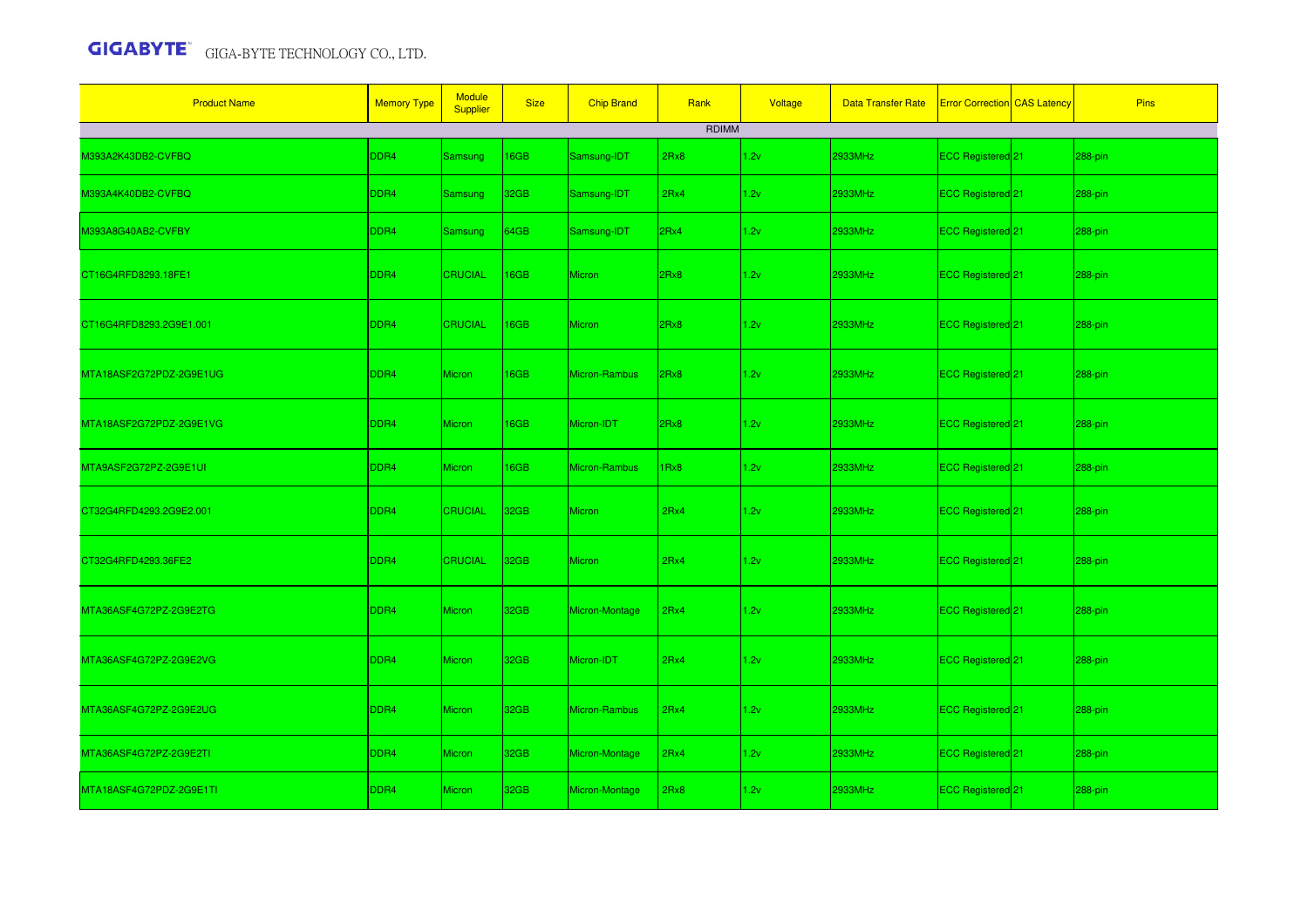| MTA36ASF8G72PZ-2G9E1TI     | DDR4 | <b>Micron</b>  | 64GB | Micron-Montage         | 2Rx4             | 1.2v | 2933MHz | ECC Registered 21            | 288-pin |
|----------------------------|------|----------------|------|------------------------|------------------|------|---------|------------------------------|---------|
| MTA36ASF8G72PZ-2G9E1VI     | DDR4 | <b>Micron</b>  | 64GB | Micron-IDT             | 2Rx4             | 1.2v | 2933MHz | ECC Registered 21            | 288-pin |
| HMA82GR7CJR8N-WM T4        | DDR4 | <b>SKhynix</b> | 16GB | <b>SKhynix-Montage</b> | 2Rx8             | 1.2v | 2933MHz | ECC Registered 21            | 288-pin |
| HMA84GR7CJR4N-WM TG        | DDR4 | <b>SKhynix</b> | 32GB | SKhynix-IDT            | 2Rx4             | 1.2v | 2933MHz | ECC Registered 21            | 288-pin |
| HMA84GR7CJR4N-WM T4        | DDR4 | <b>SKhynix</b> | 32GB | SKhynix-IDT            | 2Rx4             | 1.2v | 2933MHz | ECC Registered 21            | 288-pin |
| <b>HMAA8GR7MJR4N-WM T4</b> | DDR4 | <b>SKhynix</b> | 64GB | <b>SKhynix-Montage</b> | 2Rx4             | 1.2v | 2933MHz | ECC Registered 21            | 288-pin |
| HMA82GR7DJR8N-XN T8        | DDR4 | <b>SKhynix</b> | 16GB | <b>SKhynix-Rambus</b>  | 2Rx8             | 1.2v | 3200MHz | ECC Registered 22            | 288-pin |
| HMA82GR7DJR8N-XN TG        | DDR4 | <b>Skhynix</b> | 16GB | SKhynix -IDT           | 2Rx8             | 1.2v | 3200MHz | ECC Registered 22            | 288-pin |
| HMA84GR7DJR4N-XN T4        | DDR4 | <b>SKhynix</b> | 32GB | <b>SKhynix-Montage</b> | 2Rx4             | 1.2v | 3200MHz | ECC Registered 22            | 288-pin |
| HMA84GR7DJR4N-XN TG        | DDR4 | <b>SKhynix</b> | 32GB | SKhynix-IDT            | 2Rx4             | 1.2v | 3200MHz | ECC Registered 22            | 288-pin |
| HMAA8GR7AJR4N-XN TG        | DDR4 | <b>SKhynix</b> | 64GB | SKhynix-IDT            | 2Rx4             | 1.2v | 3200MHz | ECC Registered 22            | 288-pin |
| HMAA8GR7AJR4N-XN T8        | DDR4 | <b>SKhynix</b> | 64GB | <b>SKhynix-Rambus</b>  | 2Rx4             | 1.2v | 3200MHz | ECC Registered 22            | 288-pin |
| HMAA8GR7CJR4N-XN T4        | DDR4 | <b>SKhynix</b> | 64GB | <b>SKhynix-Montage</b> | 2Rx4             | 1.2v | 3200MHz | ECC Registered 22            | 288-pin |
| HMAA8GR7CJR4N-XN TG        | DDR4 | <b>SKhynix</b> | 64GB | SKhynix-IDT            | 2Rx4             | 1.2v | 3200MHz | ECC Registered <sup>22</sup> | 288-pin |
| HMAA8GR7CJR4N-XN T8        | DDR4 | <b>SKhynix</b> | 64GB | <b>SKhynix-Rambus</b>  | 2Rx4             | 1.2v | 3200MHz | ECC Registered 22            | 288-pin |
| CT16G4RFD832A.3G2E1.001    | DDR4 | Crucial        | 16GB | Micron-Rambus          | 2Rx8             | 1.2v | 3200MHz | ECC Registered <sup>22</sup> | 288-pin |
| MTA18ASF2G72PDZ-3G2E1UK    | DDR4 | Micron         | 16GB | Micron-Rambus          | 2Rx8             | 1.2v | 3200MHz | ECC Registered 22            | 288-pin |
| MTA9ASF2G72PZ-3G2E1TI      | DDR4 | Micron         | 16GB | Micron-Montage         | 1 <sub>Rx8</sub> | 1.2v | 3200MHz | ECC Registered 22            | 288-pin |
| MTA18ASF2G72PZ-3G2E2TI     | DDR4 | Micron         | 16GB | Micron-Montage         | 1Rx4             | 1.2v | 3200MHz | ECC Registered 22            | 288-pin |
| MTA18ASF2G72PDZ-3G2R1UI    | DDR4 | Micron         | 16GB | <b>Micron-Rambus</b>   | 2Rx8             | 1.2v | 3200MHz | ECC Registered 22            | 288-pin |
| MTA18ASF2G72PDZ-3G2R1VI    | DDR4 | Micron         | 16GB | Micron-IDT             | 2Rx8             | 1.2v | 3200MHz | ECC Registered 22            | 288-pin |
| MTA18ASF2G72PDZ-3G2R1TI    | DDR4 | Micron         | 16GB | Micron-Montage         | 2Rx8             | 1.2v | 3200MHz | ECC Registered 22            | 288-pin |
| MTA18ASF2G72PZ-3G2R1UI     | DDR4 | <b>Micron</b>  | 16GB | Micron-Rambus          | 1Rx4             | 1.2v | 3200MHz | ECC Registered 22            | 288-pin |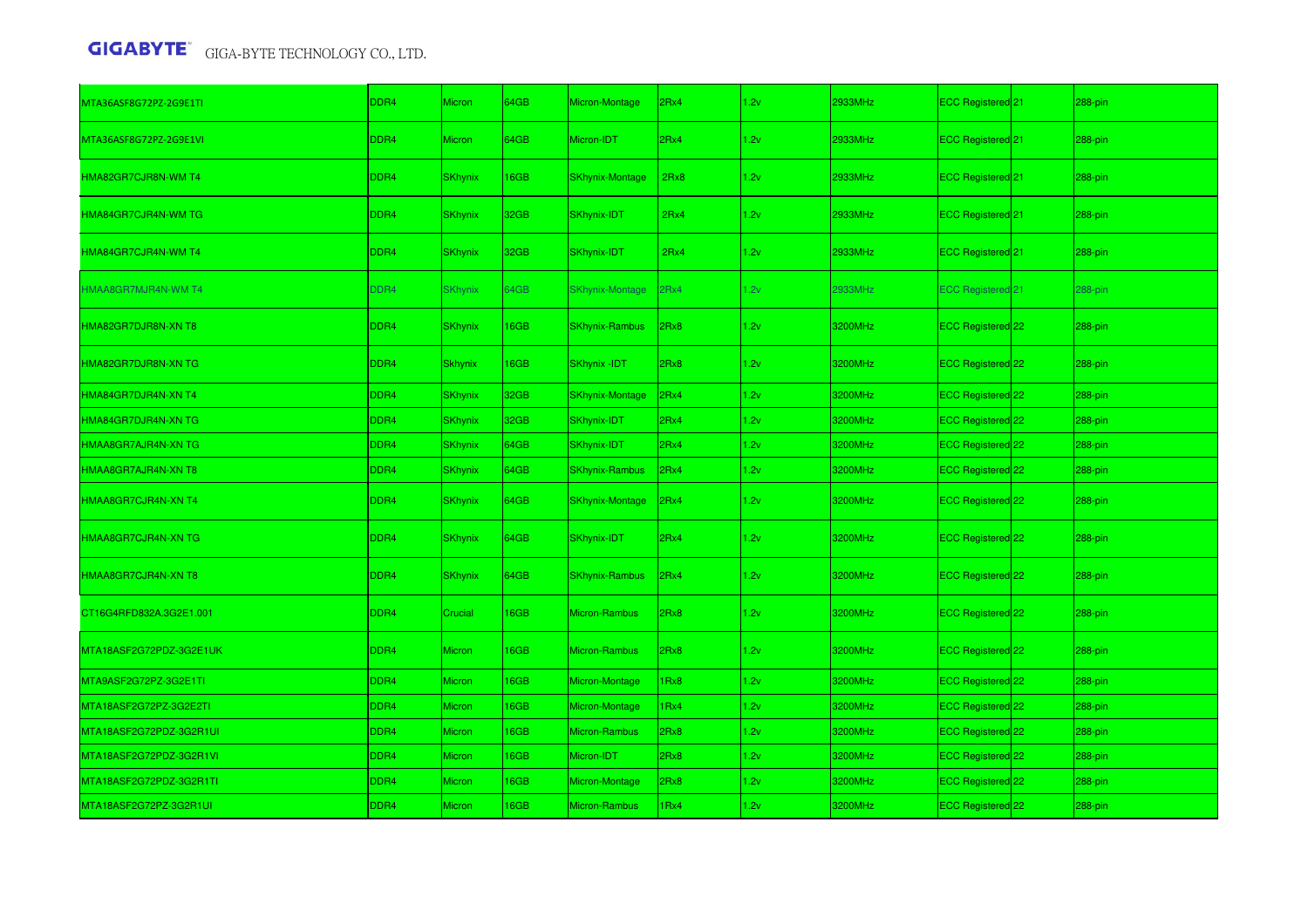| MTA18ASF4G72PDZ-3G2B2TI | DDR4             | <b>Micron</b>  | 32GB        | Micron-Montage       | 2Rx8             | 1.2v | 3200MHz | ECC Registered 22            | 288-pin   |
|-------------------------|------------------|----------------|-------------|----------------------|------------------|------|---------|------------------------------|-----------|
| MTA36ASF4G72PZ-3G2J3UI  | DDR4             | Micron         | 32GB        | Micron-Rambus        | 2Rx4             | 1.2v | 3200MHz | ECC Registered 22            | 288-pin   |
| MTA18ASF4G72PDZ-3G2E1UI | DDR4             | <b>Micron</b>  | 32GB        | Micron-Rambus        | 2Rx8             | 1.2v | 3200MHz | ECC Registered 22            | 288-pin   |
| MTA18ASF4G72PDZ-3G2E1TI | DDR <sub>4</sub> | <b>Micron</b>  | 32GB        | Micron-Montage       | 2Rx8             | 1.2v | 3200MHz | ECC Registered 22            | $288-pin$ |
| MTA18ASF4G72PDZ-3G2E1V1 | DDR4             | Micron         | 32GB        | Micron               | 2Rx8             | 1.2v | 3200MHz | ECC Registered 22            | 288-pin   |
| MTA9ASF1G72PZ-3G2R1VI   | DDR4             | <b>Micron</b>  | 8GB         | Micron-IDT           | Rx8              | 1.2v | 3200MHz | ECC Registered 22            | 288-pin   |
| MTA36ASF4G72PZ-3G2R1UI  | DDR4             | Micron         | 32GB        | Micron-Rambus        | 2Rx4             | 1.2v | 3200MHz | ECC Registered 22            | 288-pin   |
| MTA18ASF2G72PZ-3G2R1TI  | DDR4             | Micron         | 16GB        | Micron-Montage       | 1Rx4             | 1.2v | 3200MHz | ECC Registered 22            | 288-pin   |
| MTA36ASF8G72PZ-3G2E1VI  | DDR4             | Micron         | 64GB        | Micron-IDT           | 2Rx4             | 1.2v | 3200MHz | ECC Registered 22            | 288-pin   |
| MTA18ASF4G72PZ-3G2F1TI  | DDR <sub>4</sub> | <b>Micron</b>  | 32GB        | Micron-Montage       | 1 <sub>Rx4</sub> | 1.2v | 3200MHz | ECC Registered 22            | 288-pin   |
| MTA18ASF4G72PZ-3G2F1UI  | DDR <sub>4</sub> | Micron         | 32GB        | Micron-Rambus        | 1Rx4             | 1.2v | 3200MHz | ECC Registered 22            | 288-pin   |
| MTA9ASF2G72PZ-3G2F1UI   | DDR4             | <b>Micron</b>  | <b>6GB</b>  | Micron-Rambus        | Rx8              | 1.2v | 3200MHz | ECC Registered 22            | 288-pin   |
| MTA36ASF8G72PZ-3G2F1VI  | DDR <sub>4</sub> | Micron         | 64GB        | Micron-IDT           | 2Rx4             | 1.2v | 3200MHz | ECC Registered 22            | 288-pin   |
| M393A4G40AB3-CWEBQ      | DDR4             | Samsung        | 32GB        | Samsung-IDT          | 1Rx4             | 1.2v | 3200MHz | ECC Registered 22            | 288-pin   |
| MTA18ASF4G72PDZ-3G2F1VI | DDR4             | Micron         | 32GB        | Micron-IDT           | 2Rx8             | 1.2v | 3200MHz | ECC Registered 22            | 288-pin   |
| MTA18ASF4G72PDZ-3G2F1UI | DDR4             | <b>Micron</b>  | 32GB        | Micron-Rambus        | 2Rx8             | 1.2v | 3200MHz | ECC Registered 22            | 288-pin   |
| M393A2K40DB3-CWEGQ      | DDR <sub>4</sub> | Samsung        | 16GB        | Samsung-Rambus       | 1Rx4             | 1.2v | 3200MHz | ECC Registered 22            | 288-pin   |
| M393A2K40DB3-CWEBQ      | DDR4             | Samsung        | <b>I6GB</b> | Samsung-IDT          | 1Rx4             | 1.2v | 3200MHz | ECC Registered 22            | 288-pin   |
| M393A2K40DB3-CWECQ      | DDR4             | Samsung        | 16GB        | Samsung-             | 1Rx4             | 1.2v | 3200MHz | ECC Registered 22            | 288-pin   |
| M393A4G43AB3-CWECO      | DDR4             | Samsung        | 32GB        | Samsung-Montage      | 2Rx8             | 1.2v | 3200MHz | ECC Registered 22            | 288-pin   |
| M393A4K40DB3-CWECQ      | DDR4             | <b>Samsung</b> | 32GB        | Samsung-Montage 2Rx4 |                  | 1.2v | 3200MHz | ECC Registered 22            | 288-pin   |
| M393A4K40DB3-CWEBQ      | DDR <sub>4</sub> | <b>Samsung</b> | 32GB        | Samsung-IDT          | PRx4             | 1.2v | 3200MHz | ECC Registered 22            | 288-pin   |
| M393A4K40DB3-CWEBY      | DDR4             | Samsung        | 32GB        | Samsung-IDT          | Rx4              | 1.2v | 3200MHz | ECC Registered 22            | 288-pin   |
| M393A4K40DB3-CWEGQ      | DDR4             | Samsung        | 32GB        | Samsung-Rambus       | 2Rx4             | 1.2v | 3200MHz | ECC Registered <sup>22</sup> | 288-pin   |
| M393A4G40BB3-CWEGQ      | DDR4             | Samsung        | 32GB        | Samsung-Rambus       | 1 <sub>Rx4</sub> | 1.2v | 3200MHz | ECC Registered 22            | 288-pin   |
| M393A4K40EB3-CWEGQ      | DDR4             | <b>Samsung</b> | 32GB        | Samsung-Rambus       | 2Rx4             | 1.2v | 3200MHz | ECC Registered <sup>22</sup> | 288-pin   |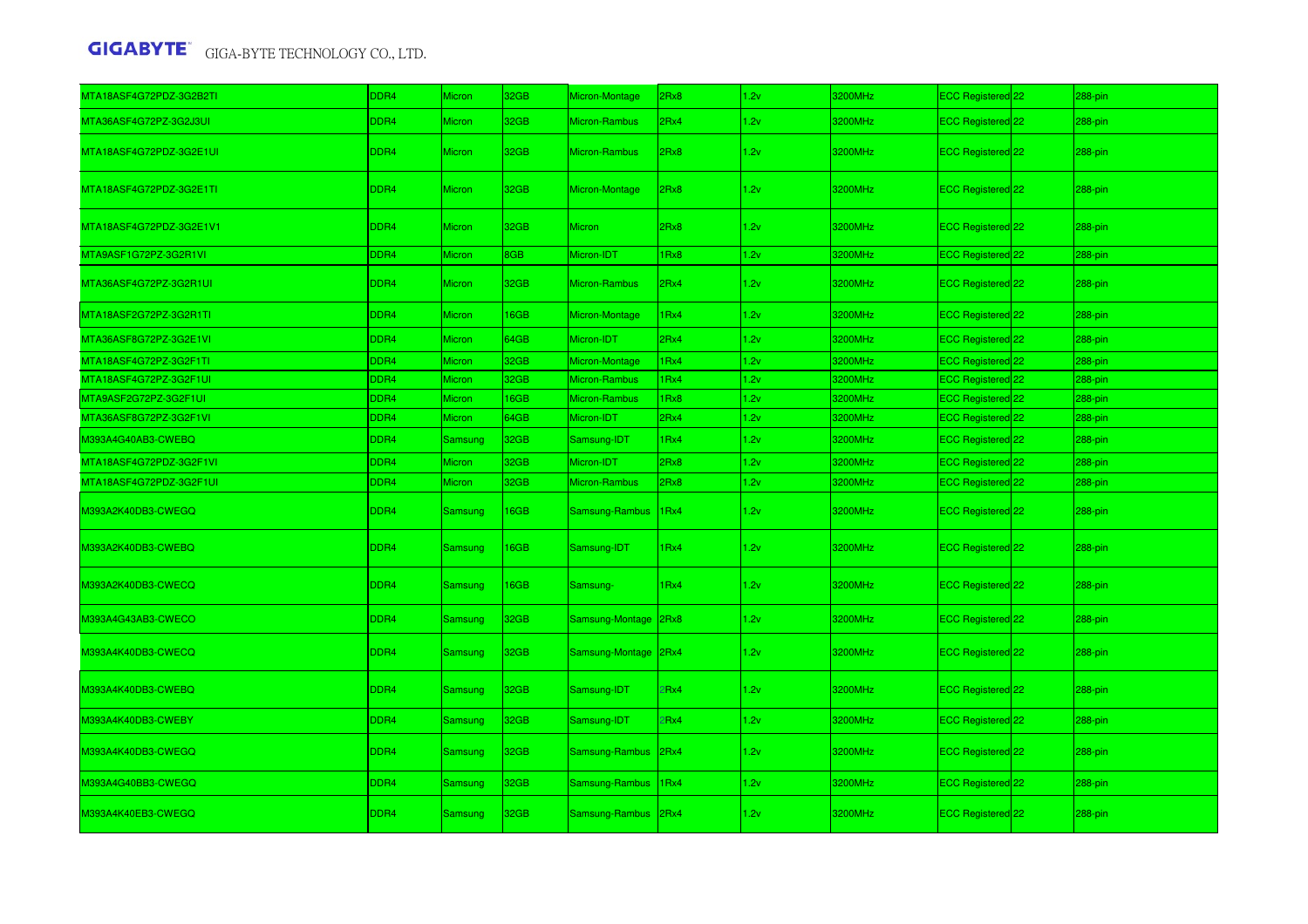| M393A4K40EB3-CWECQ     | DDR4        | Samsung        | 32 <sub>GB</sub>   | Samsung-Montage 2Rx4   |                                     | 1.2v                                                                             | 3200MHz                                          | ECC Registered <sup>22</sup>   |            | 288-pin     |  |  |
|------------------------|-------------|----------------|--------------------|------------------------|-------------------------------------|----------------------------------------------------------------------------------|--------------------------------------------------|--------------------------------|------------|-------------|--|--|
| M393A4K40EB3-CWEBY     | DDR4        | Samsung        | 32GB               | Samsung-IDT            | 2Rx4                                | 1.2v                                                                             | 3200MHz                                          | ECC Registered 22              |            | 288-pin     |  |  |
| M393A8G40AB2-CWEBQ     | DDR4        | <b>Samsung</b> | 64GB               | Samsung-IDT            | 2Rx4                                | 1.2v                                                                             | 3200MHz                                          | ECC Registered 22              |            | 288-pin     |  |  |
| M393A8G40AB2-CWEBY     | DDR4        | Samsung        | 64GB               | Samsung-IDT            | 2Rx4                                | 1.2v                                                                             | 3200MHz                                          | ECC Registered 22              |            | 288-pin     |  |  |
| M393AAG40M32-CAEBQ     | DDR4        | Samsung        | 128GB              | Samsung                | 2S2Rx4                              | 1.2v                                                                             | 3200MHz                                          | ECC Registered 22              |            | 288-pin     |  |  |
| M393AAG40M32-CAEBY     | DDR4        | Samsung        | 128GB              | Samsung                | 2S2Rx4                              | 1.2v                                                                             | 3200MHz                                          | ECC Registered 22              |            | 288-pin     |  |  |
| M393A8G40BB4-CWEBY     | DDR4        | Samsung        | 64GB               | Samsung-IDT            | 2Rx4                                | 1.2v                                                                             | 3200MHz                                          | ECC Registered 22              |            | 288-pin     |  |  |
| TR416G32S422-XNC       | DDR4        | V-color        | 16GB               | <b>SKhynix-Rambus</b>  | 1Rx4                                | 1.2v                                                                             | 3200MHz                                          | ECC Registered <sup>22</sup>   |            | 288-pin     |  |  |
| KSM32RD8/16MRR         | DDR4        | Kingston       | 16GB               | Micron-Rambus          | 2Rx8                                | 1.2v                                                                             | 3200MHz                                          | ECC Registered 22              |            | 288-pin     |  |  |
| KSM32RD4/32MRR         | DDR4        | Kingston       | 32GB               | Micron-Rambus          | 2Rx4                                | 1.2v                                                                             | 3200MHz                                          | ECC Registered 22              |            | 288-pin     |  |  |
| KSM32RS8/16MER         | DDR4        | Kingston       | 16GB               | Micron-Rambus          | 1Rx8                                | 1.2v                                                                             | 3200MHz                                          | ECC Registered 22              |            | 288-pin     |  |  |
| KSM32RS4/32MER         | DDR4        | Kingston       | 32GB               | Micron-Rambus          | 1Rx4                                | 1.2v                                                                             | 3200MHz                                          | ECC Registered 22              |            | 288-pin     |  |  |
| AD4R3200316G22-BSSC    | DDR4        | <b>ADATA</b>   | 16GB               | Samsung-IDT            | 2Rx8                                | 1.2v                                                                             | 3200MHz                                          | ECC Registered 22              |            | 288-pin     |  |  |
| AD4R3200716G22-BHYA    | DDR4        | <b>ADATA</b>   | 16GB               | <b>SKhynix-Montage</b> | 1Rx8                                | 1.2v                                                                             | 3200MHz                                          | ECC Registered 22              |            | 288-pin     |  |  |
| <b>LRDIMM</b>          |             |                |                    |                        |                                     |                                                                                  |                                                  |                                |            |             |  |  |
| M386A8K40CM2-CVFBY     | DDR4        | Samsung        | 64GB               | Samsung-IDT            | 4DRx4                               | 1.2v                                                                             | 2933MHz                                          | ECC Registered <sup>1</sup> 21 |            | 288-pin     |  |  |
| M386AAG40MMB-CVFC0     | DDR4        | Samsung        | 128GB              | Samsung                | 4DRx4                               | 1.2v                                                                             | 2933MHz                                          | ECC Registered 21              |            | $288-pin$   |  |  |
| M386A8K40DM2-CWELQ     | DDR4        | Samsung        | 64GB               | Samsung-IDT            | 4DRx4                               | 1.2v                                                                             | 3200MHz                                          | ECC Registered 22              |            | 288-pin     |  |  |
|                        |             |                |                    |                        |                                     | HDD (If the system build-in with RAID card , please refer to RAID card QVL list) |                                                  |                                |            |             |  |  |
| <b>Product Name</b>    | <b>Type</b> | Vendor         | <b>Form Factor</b> | Format                 | <b>Capacity</b>                     | <b>Interface Speed</b>                                                           | <b>Series</b>                                    | Cache                          | <b>RPM</b> | Encryption  |  |  |
|                        |             |                |                    |                        | Seagate Enterprise Capacity 2.5 HDD |                                                                                  |                                                  |                                |            |             |  |  |
| ST2000NX0243           | <b>SATA</b> | Seagate        | 2.5"               | 4Kn                    | 2TB                                 | 6Gb/s                                                                            | Exos 7E2000<br><b>Enterprise Capacity</b><br>(3) | 128MB                          | 7200       | N/A         |  |  |
|                        |             |                |                    |                        | Seagate Enterprise Capacity 3.5 HDD |                                                                                  |                                                  |                                |            |             |  |  |
| ST10000NM0016          | <b>SATA</b> | Seagate        | 3.5"               | 512e                   | 10TB                                | 6Gb/s                                                                            | Exos X10<br><b>Enterprise Capacity</b><br>(6)    | <b>256MB</b>                   | 7200       | N/A         |  |  |
| ST14000NM0018          | <b>SATA</b> | Seagate        | 3.5"               | 512e                   | 14TB                                | 6Gb/s                                                                            | Exos X14<br><b>Enterprise Capacity)</b>          | 256MB                          | 7200       | N/A         |  |  |
| ST16000NM001G          | <b>SATA</b> | eagate         | 3.5"               | 512e/4Kn               | 16TB                                | 6Gb/s                                                                            | XOS X16                                          | <b>56MB</b>                    | 7200       | N/A         |  |  |
| ST10000NM017B          | <b>SATA</b> | Seagate        | 3.5"               | 512e                   | OTB                                 | 6Gb/s                                                                            | XOS 7E10                                         | <b>56MB</b>                    | 7200       | N/A         |  |  |
|                        |             |                |                    |                        | <b>WD Enterprise Hard Drives</b>    |                                                                                  |                                                  |                                |            |             |  |  |
| <b>WUS721010ALE6L4</b> | <b>SATA</b> | <b>WD</b>      | 3.5"               | 512e                   | 10TB                                | 6Gb/s                                                                            | Jitrastar <sup>®</sup> DC HC330                  | 256MB                          | 7200       | N/A         |  |  |
|                        |             |                |                    |                        | <b>SATA/SAS SSD</b>                 |                                                                                  |                                                  |                                |            |             |  |  |
| <b>Product Name</b>    | <b>Type</b> | Vendor         | <b>Form Factor</b> | Interface              | <b>Capacity</b>                     | <b>Interface Speed</b>                                                           | <b>FW</b>                                        |                                |            | <b>Note</b> |  |  |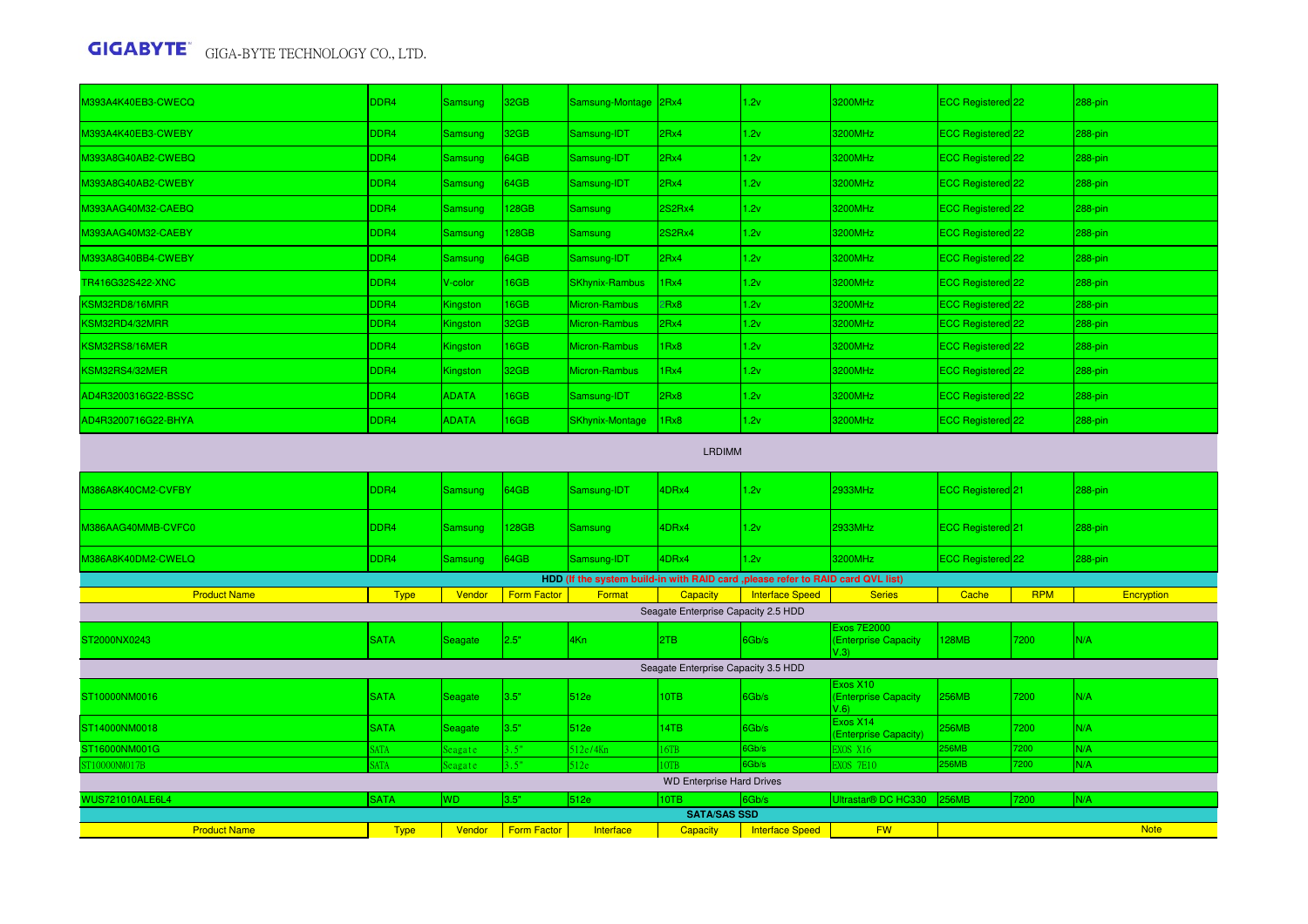|                                                 | <b>SATA SSD</b>            |                                |                    |                                           |                                  |                                      |                            |  |  |             |  |
|-------------------------------------------------|----------------------------|--------------------------------|--------------------|-------------------------------------------|----------------------------------|--------------------------------------|----------------------------|--|--|-------------|--|
| MTFDDAK1T9TDN-1AT1ZABYY (5200 MAX)              | <b>SSD</b>                 | Micron                         | 2.5"               | <b>SATA</b>                               | 1.92TB                           | 6Gb/s                                |                            |  |  |             |  |
| MTFDDAK3T8TDS-1AW1ZABYY (5300 PRO)              | <b>SSD</b>                 | Micron                         | 2.5"               | <b>SATA</b>                               | 3.84TB                           | 6Gb/s                                |                            |  |  |             |  |
| MTFDDAK1T9TDS-1AW1ZABYY (5300 PRO)              | SSD.                       | <b>Micron</b>                  | 2.5"               | <b>SATA</b>                               | 1.92TB                           | 6Gb/s                                |                            |  |  |             |  |
| MZ-7LH1T9NE 883 DCT Series                      | <b>SSD</b>                 | <b>Samsung</b>                 | 2.5"               | <b>SATA</b>                               | 1.92TB                           | 6Gb/s                                |                            |  |  |             |  |
| SSDSC2KG019T8 D3-S4610 Series                   | <b>SSD</b>                 | <b>Intel</b>                   | 2.5"               | <b>SATA</b>                               | 1.92TB                           | 6Gb/s                                |                            |  |  |             |  |
| SSDSC2KB019T8 D3-S4510 Series                   | <b>SSD</b>                 | Intel                          | 2.5"               | <b>SATA</b>                               | 1.92TB                           | 6Gb/s                                |                            |  |  |             |  |
| MZ7L3480HCHQ-00A07 PM893 Series                 | <b>SSD</b>                 | Samsung                        | 2.5"               | <b>SATA</b>                               | 480GB                            | 6Gb/s                                |                            |  |  |             |  |
| MZ7L33T8HBLT-00A07 PM893 Series                 | <b>SSD</b>                 | Samsung                        | 2.5"               | <b>SATA</b>                               | 3.84TB                           | 6Gb/s                                |                            |  |  |             |  |
|                                                 |                            |                                |                    |                                           | <b>PCIe SSD</b>                  |                                      |                            |  |  |             |  |
| <b>Product Name</b>                             | <b>Type</b>                | Vendor                         | <b>Form Factor</b> | Interface                                 | Capacity                         | <b>Interface Speed</b>               |                            |  |  | <b>Note</b> |  |
| PCIe SSD                                        |                            |                                |                    |                                           |                                  |                                      |                            |  |  |             |  |
| SSDPEDKX040T701 P4500 Series PCIe Gen3 x4 4TB   | PCIe                       | Intel                          | <b>PCI-E 3.0</b>   | PCIe(NVMe)                                | 4TB                              | PCIe Gen3 x4                         |                            |  |  |             |  |
| Samsung PM1725b MZPLL3T2HAJQ PCIe Gen3 x8 3.2TB | PCle                       | Samsung                        | <b>PCI-E 3.0</b>   | PCIe(NVMe)                                | 3.2TB                            | PCIe Gen3 x8                         |                            |  |  |             |  |
|                                                 |                            |                                |                    |                                           | U.2                              |                                      |                            |  |  |             |  |
| <b>Product Name</b>                             | <b>Type</b>                | Vendor                         | <b>Form Factor</b> | Interface                                 | Capacity                         | <b>Interface Speed</b>               |                            |  |  | <b>Note</b> |  |
|                                                 |                            |                                |                    |                                           | U.2                              |                                      |                            |  |  |             |  |
| SSDPF2KX038TZ D7-P5510 Series                   | U.2                        | Intel                          | 2.5"               | SFF8639(NVMe)                             | 3.84TB                           | PCIe Gen4 x4                         |                            |  |  |             |  |
| SSDPF2NV153TZ D5-P5316 Series                   | U.2                        | Intel                          | 2.5"               | SFF8639(NVMe)                             | 15.35TB                          | PCIe Gen4 x4                         |                            |  |  |             |  |
| SSDPE2KE032T801 P4610 Series                    | U.2                        | Intel                          | 2.5"               | SFF8639(NVMe)                             | 3.2TB                            | PCIe Gen3 x4                         |                            |  |  |             |  |
| SSDPE2KX020T801 P4510 Series                    | U.2                        | Intel                          | 2.5"               | SFF8639(NVMe)                             | 2TB                              | PCIe Gen3 x4                         |                            |  |  |             |  |
| MZWLL3T2HAJQ PM1725b Series                     | U.2                        | Samsung                        | 2.5"               | SFF8639(NVMe)                             | 3.2TB                            | PCIe Gen3 x4                         |                            |  |  |             |  |
| MZWLJ3T8HBLS PM1733 Series                      | U.2                        | Samsung                        | 2.5"               | SFF8639(NVMe)                             | 3.84TB                           | PCIe Gen4 x4                         |                            |  |  |             |  |
| MTFDHAL3T2TDR 9300 Max Series                   | U.2                        | Micron                         | 2.5"               | SFF8639(NVMe)                             | 3.2TB                            | PCIe Gen3 x4                         |                            |  |  |             |  |
|                                                 |                            |                                |                    |                                           | U.3                              |                                      |                            |  |  |             |  |
| KCM61RUL3T84 CM6-R Series                       | U.3                        | KIOXIA                         | 2.5"               | SFF8639(NVMe)                             | 3.84TB                           | PCIe Gen4 x4                         |                            |  |  |             |  |
| KCD61LUL3T84 CD6-R Series                       | U.3                        | KIOXIA                         | 2.5"               | SFF8639(NVMe)                             | 3.84TB                           | PCIe Gen4 x4                         |                            |  |  |             |  |
|                                                 |                            |                                |                    |                                           | <b>M.2 Expansion PCIe Card</b>   |                                      |                            |  |  |             |  |
| <b>Product Name</b>                             | <b>Type</b>                | Vendor                         | <b>Form Factor</b> | Interface                                 | Max. Channels                    | <b>Interface Speed</b>               |                            |  |  | <b>Note</b> |  |
| <b>CMT4034</b>                                  | PCle                       | Gigabyte                       | 22110              | <sup>P</sup> Cle(NVMe)                    |                                  | PCle Gen3 x16                        |                            |  |  |             |  |
|                                                 |                            |                                |                    |                                           | <b>RAID Cards</b>                |                                      |                            |  |  |             |  |
| <b>Product Name</b>                             | RAID-on-Chip<br>Controller | <b>Host Bus</b><br><b>Type</b> |                    | <b>Internal Ports Internal Connectors</b> | <b>External Ports</b>            | <b>External</b><br><b>Connectors</b> | <b>Data Transfer Rates</b> |  |  | <b>Note</b> |  |
|                                                 |                            |                                |                    |                                           | <b>GIGABYTE Storage Cards</b>    |                                      |                            |  |  |             |  |
| <b>CRA3338</b>                                  | <b>LSI SAS 3008</b>        | <b>Cle Gen3</b>                |                    | 2 x Mini-SAS HD                           |                                  |                                      |                            |  |  |             |  |
|                                                 |                            |                                |                    | SFF-8643                                  |                                  |                                      | Up to 12Gb/s per port      |  |  |             |  |
| <b>CSA3548</b>                                  | <b>LSI SAS 3008</b>        | <sup>2</sup> Cle Gen3          |                    |                                           |                                  | 2 x Mini-SAS HD<br><b>SFF-8644</b>   | Up to 12Gb/s per port      |  |  |             |  |
| <b>CRA4448</b>                                  | <b>LSI SAS 3108</b>        | Cle Gen3                       |                    | 2 x Mini-SAS HD<br><b>SFF-8643</b>        |                                  |                                      | Up to 12Gb/s per port      |  |  |             |  |
|                                                 |                            |                                |                    |                                           | <b>LSI RAID Controller Cards</b> |                                      |                            |  |  |             |  |
|                                                 | <b>SAS3916 Tri-</b>        | <b>Cle Gen4</b>                |                    | 2 x8 SlimSAS SFF-                         |                                  |                                      |                            |  |  |             |  |
| MegaRAID 9560-16i without Tri-mode              | Mode RAID-on-              | $\overline{8}$                 | 16                 | 8654                                      |                                  |                                      | Up to 12Gb/s per port      |  |  |             |  |
|                                                 | Chip (ROC)                 |                                |                    |                                           |                                  |                                      |                            |  |  |             |  |
|                                                 |                            |                                |                    |                                           | LSI Host Bus Adapters (HBAs)     |                                      |                            |  |  |             |  |
| LSI SAS 9500-16i without Tri-mode               | SAS3816                    | <sup>P</sup> Cle Gen4          | 16                 | 2 x8 SlimSAS SFF-<br>8654                 |                                  |                                      | Up to 12Gb/s per port      |  |  |             |  |
|                                                 |                            |                                |                    |                                           | LSI NVMe Switch Adapter          |                                      |                            |  |  |             |  |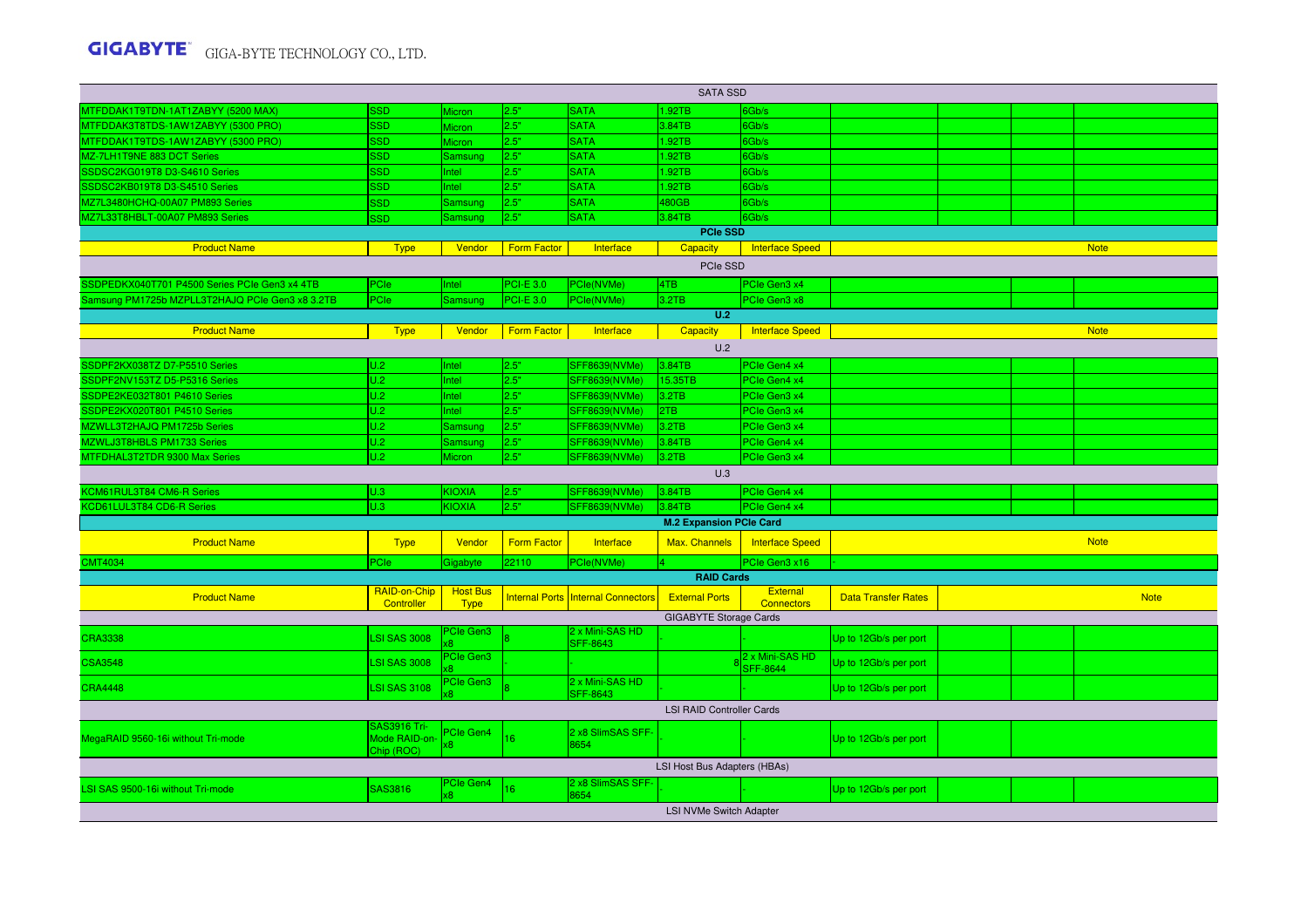| P411W-32P                                           | <b>PEX88048</b>                             | PCIe Gen4<br>x16             | 8 x4, 16 x2,<br>or 32 x1<br><b>NVMe SSD</b><br>connect | 4 x8 SlimSAS SFF-<br>8654          |                                    |                  |                                                                                             |  |  |             |  |  |  |
|-----------------------------------------------------|---------------------------------------------|------------------------------|--------------------------------------------------------|------------------------------------|------------------------------------|------------------|---------------------------------------------------------------------------------------------|--|--|-------------|--|--|--|
|                                                     |                                             |                              |                                                        |                                    | Microsemi RAID Cards               |                  |                                                                                             |  |  |             |  |  |  |
| SmartRAID 3154-16i                                  | PM8236                                      | <b>PCIe Gen3</b>             | 16                                                     | 4 x Mini-SAS HD<br><b>SFF-8643</b> |                                    |                  | Up to 12Gb/s per port                                                                       |  |  |             |  |  |  |
|                                                     |                                             |                              |                                                        |                                    | Microsemi Host Bus Adapters        |                  |                                                                                             |  |  |             |  |  |  |
| SmartHBA 2100-8i                                    | PM8222                                      | PCIe Gen3                    |                                                        | 2 x Mini-SAS HD<br><b>SFF-8643</b> |                                    |                  | Up to 12Gb/s per port                                                                       |  |  |             |  |  |  |
|                                                     |                                             |                              |                                                        |                                    | LSI Tri-mode card                  |                  |                                                                                             |  |  |             |  |  |  |
| MegaRAID 9560-16i with Tri-mode                     | SAS3916 Tri-<br>Mode RAID-on-<br>Chip (ROC) | <b>PCIe Gen4</b><br>x8       | 16                                                     | 2 x8 SlimSAS SFF-<br>8654          |                                    |                  | Up to 12Gb/s per port                                                                       |  |  |             |  |  |  |
| LSI SAS 9500-16i with Tri-mode                      | SAS3816                                     | PCIe Gen4                    | 16                                                     | 2 x8 SlimSAS SFF-<br>8654          |                                    |                  | Up to 12Gb/s per port                                                                       |  |  |             |  |  |  |
|                                                     |                                             |                              |                                                        |                                    | <b>LAN Cards</b>                   |                  |                                                                                             |  |  |             |  |  |  |
| <b>Product Name</b>                                 | Connector                                   |                              | <b>System Interface Type</b>                           | # of Ports                         |                                    | <b>Data Rate</b> |                                                                                             |  |  | <b>Note</b> |  |  |  |
|                                                     |                                             |                              |                                                        |                                    | <b>GIGABYTE LAN Cards</b>          |                  |                                                                                             |  |  |             |  |  |  |
| <b>CLN4752</b><br><b>CLN4224</b>                    | QSFP+<br><b>RJ-45</b>                       | PCIe Gen3 x8<br>PCIe Gen3 x4 |                                                        | Dual<br>Quad                       | 40Gb/s per port<br>10Gb/s per port |                  | <b>INTEL XL710</b><br><b>INTEL X550-AT2</b>                                                 |  |  |             |  |  |  |
| CLN4M34                                             | SFP <sub>28</sub>                           | PCIe Gen3 x16                |                                                        | Quad                               | 10Gb/s per port                    |                  | Mellanox ConnectX-4                                                                         |  |  |             |  |  |  |
|                                                     |                                             |                              |                                                        |                                    | Intel 25GbE                        |                  |                                                                                             |  |  |             |  |  |  |
| ntel® Ethernet Network Adapter E810-XXVDA2 for OCP  | SFP <sub>28</sub>                           | <b>OCP</b> PCIe Gen4 x8      |                                                        | Dual                               | 25Gb/s per port<br>Support OCP 3.0 |                  |                                                                                             |  |  |             |  |  |  |
| ntel® Ethernet Network Adapter XXV710-DA2           | SFP <sub>28</sub>                           | PCIe Gen3 x8                 |                                                        | Dual                               | 25Gb/s per port                    |                  |                                                                                             |  |  |             |  |  |  |
|                                                     |                                             |                              |                                                        |                                    | Intel 40GbE                        |                  |                                                                                             |  |  |             |  |  |  |
| ntel® Ethernet Converged Network Adapter XL710-QDA2 | $QSFP+$                                     | PCIe Gen3 x8                 |                                                        | Dual                               | 40Gb/s per port                    |                  |                                                                                             |  |  |             |  |  |  |
|                                                     |                                             |                              |                                                        |                                    | Intel_100GbE                       |                  |                                                                                             |  |  |             |  |  |  |
| ntel® Ethernet Network Adapter E810-CQDA2 for OCP   | QSFP28                                      | <b>OCP</b> PCIe Gen4 x16     |                                                        | Dual                               | 100Gb/s per port                   |                  | Support OCP 3.0                                                                             |  |  |             |  |  |  |
| ntel® Ethernet Network Adapter E810-CQDA2           | QSFP28                                      | PCIe Gen4 x16                |                                                        | Dual                               | 100Gb/s per port                   |                  |                                                                                             |  |  |             |  |  |  |
|                                                     |                                             |                              |                                                        |                                    | Mellanox ConnectX                  |                  |                                                                                             |  |  |             |  |  |  |
| <b>MCX631102AN-ADAT</b>                             | SFP <sub>28</sub>                           | PCIe Gen4 x8                 |                                                        | Dual                               | 25Gb/s per port                    |                  | ConnectX®-6 Dx without Crypto                                                               |  |  |             |  |  |  |
| MCX631432AN-ADAB                                    | SFP <sub>28</sub>                           | <b>OCP</b> PCIe Gen4 x8      |                                                        | Dual                               | 25Gb/s per port                    |                  | ConnectX®-6 Lx without Crypto / Support OCP 3.0                                             |  |  |             |  |  |  |
| MCX623106AN-CDAT                                    | QSFP56                                      | PCIe Gen4 x16                |                                                        | Dual                               | 100Gb/s per port                   |                  | ConnectX®-6 Dx No Crypto, No Secure Boot                                                    |  |  |             |  |  |  |
| MCX623435AC-VDAB                                    | QSFP56                                      | <b>OCP</b> PCIe Gen4 x16     |                                                        | Single                             | 200Gb/s per port                   |                  | ConnectX®-6 Dx With Crypto1, With Secure Boot / Support OCP 3.0                             |  |  |             |  |  |  |
| <b>MCX613106A-VDAT</b>                              | QSFP56                                      | PCIe Gen4 x16                |                                                        | <b>Dual</b>                        | 200Gb/s per port                   |                  | Mellanox ConnectX-6 EN                                                                      |  |  |             |  |  |  |
| MCX565M-CDAB                                        | QSFP28                                      | <b>OCP</b> PCIe Gen4 x16     |                                                        | Single                             | 100Gb/s per port                   |                  | ConnectX®-5 Ex Multi-Host / Support OCP 3.0                                                 |  |  |             |  |  |  |
| MCX623432AN-ADAB                                    | SFP <sub>28</sub>                           | <b>OCP</b> PCIe Gen4 x16     |                                                        | <b>Dual</b>                        | 25Gb/s per port                    |                  | ConnectX®-6 Dx No Crypto, No Secure Boot / Support OCP 3.0                                  |  |  |             |  |  |  |
| MCX516A-CCAT                                        | QSFP28                                      | PCIe Gen3 x16                |                                                        | Dual                               | 100Gb/s per port                   |                  | Mellanox ConnectX-5 EN                                                                      |  |  |             |  |  |  |
|                                                     |                                             |                              |                                                        |                                    | Mellanox VPI Adapter Cards         |                  |                                                                                             |  |  |             |  |  |  |
| <b>ACX654106A-HCAT</b>                              | QSFP56                                      | PCIe Gen3 x16                |                                                        | Dual                               | 200Gb/s per port                   |                  | Mellanox ConnectX-6 Ex VPI (InfiniBand)<br>PCle3.0 x16 + PCle3.0x16 aux. card Socket Direct |  |  |             |  |  |  |